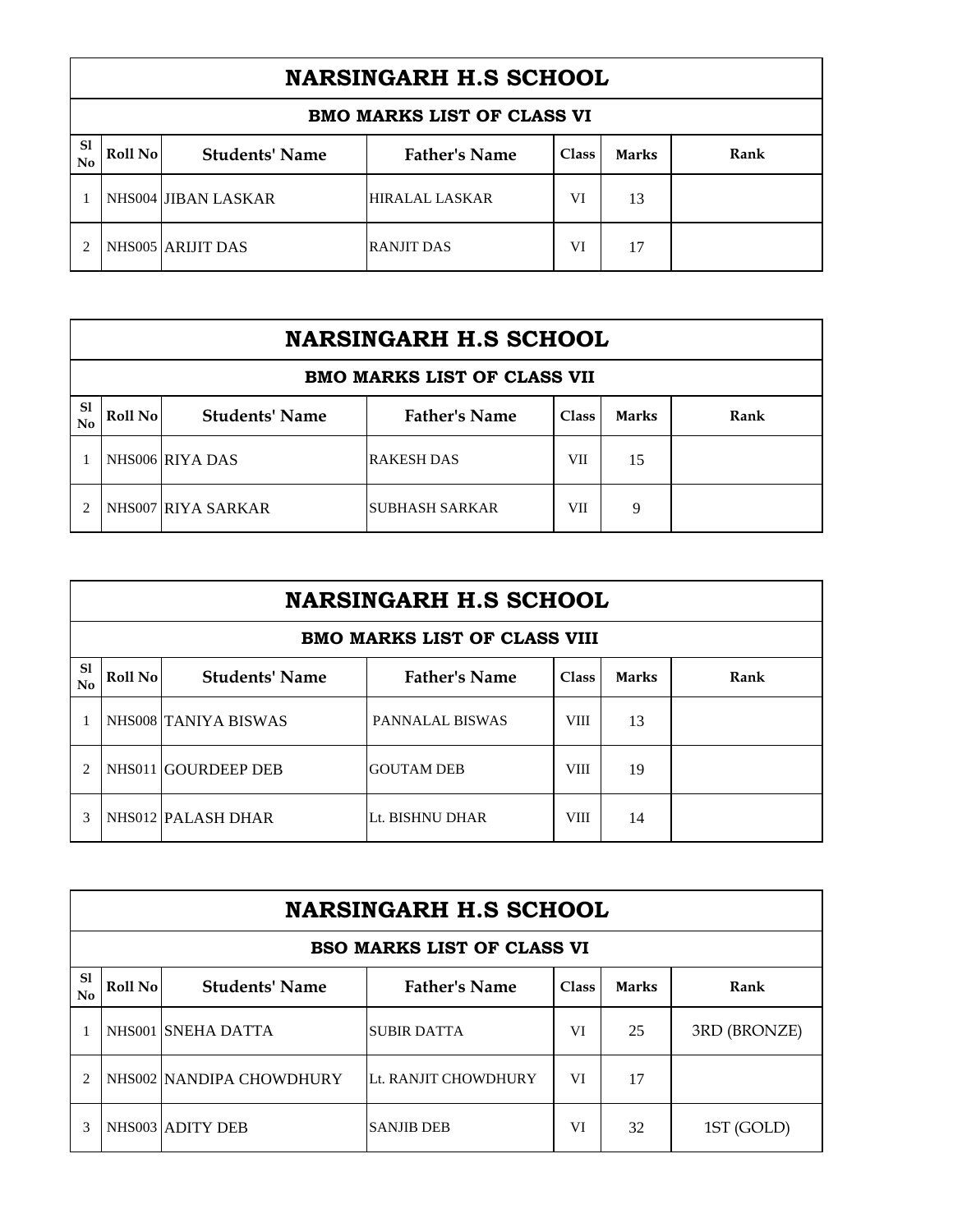| 4 | NHS004 JIBAN LASKAR | <b>HIRALAL LASKAR</b> | VI | 18 |              |
|---|---------------------|-----------------------|----|----|--------------|
|   | NHS005 ARIJIT DAS   | <b>RANJIT DAS</b>     | VI | 26 | 2ND (SILVER) |

|                                 | <b>NARSINGARH H.S SCHOOL</b>       |                       |                      |              |              |      |  |  |
|---------------------------------|------------------------------------|-----------------------|----------------------|--------------|--------------|------|--|--|
|                                 | <b>BSO MARKS LIST OF CLASS VII</b> |                       |                      |              |              |      |  |  |
| <sub>S1</sub><br>N <sub>0</sub> | Roll No                            | <b>Students' Name</b> | <b>Father's Name</b> | <b>Class</b> | <b>Marks</b> | Rank |  |  |
|                                 |                                    | NHS006 RIYA DAS       | RAKESH DAS           | VII          | 12           |      |  |  |

|                             | <b>NARSINGARH H.S SCHOOL</b> |                              |                                     |              |              |      |  |  |  |
|-----------------------------|------------------------------|------------------------------|-------------------------------------|--------------|--------------|------|--|--|--|
|                             |                              |                              | <b>BSO MARKS LIST OF CLASS VIII</b> |              |              |      |  |  |  |
| S1<br>No                    | Roll No                      | <b>Students' Name</b>        | <b>Father's Name</b>                | <b>Class</b> | <b>Marks</b> | Rank |  |  |  |
|                             |                              | NHS008 TANIYA BISWAS         | <b>PANNALAL BISWAS</b>              | <b>VIII</b>  | 10           |      |  |  |  |
| $\mathcal{D}_{\mathcal{A}}$ |                              | NHS009 SUBHRAJIT CHAKROBORTY | <b>ISWAPAN CHAKRABORTY</b>          | <b>VIII</b>  | 18           |      |  |  |  |
| $\mathcal{R}$               |                              | NHS010 KOUSHIK DAS           | <b>UJJAYANTA DAS</b>                | <b>VIII</b>  | 16           |      |  |  |  |
| Δ                           |                              | NHS011 GOURDEEP DEB          | <b>GOUTAM DEB</b>                   | <b>VIII</b>  | 16           |      |  |  |  |
| 5                           |                              | NHS012 PALASH DHAR           | Lt. BISHNU DHAR                     | <b>VIII</b>  | 13           |      |  |  |  |

|                                   | <b>NARSINGARH H.S SCHOOL</b> |                       |                       |              |              |            |  |  |
|-----------------------------------|------------------------------|-----------------------|-----------------------|--------------|--------------|------------|--|--|
| <b>BEO MARKS LIST OF CLASS VI</b> |                              |                       |                       |              |              |            |  |  |
| <sub>S1</sub><br>No               | Roll No                      | <b>Students' Name</b> | <b>Father's Name</b>  | <b>Class</b> | <b>Marks</b> | Rank       |  |  |
|                                   |                              | NHS004 JIBAN LASKAR   | <b>HIRALAL LASKAR</b> | VI           | 18           |            |  |  |
|                                   |                              | NHS005 ARIJIT DAS     | <b>RANJIT DAS</b>     | VI           | 23           | 1ST (GOLD) |  |  |

## **NARSINGARH H.S SCHOOL**